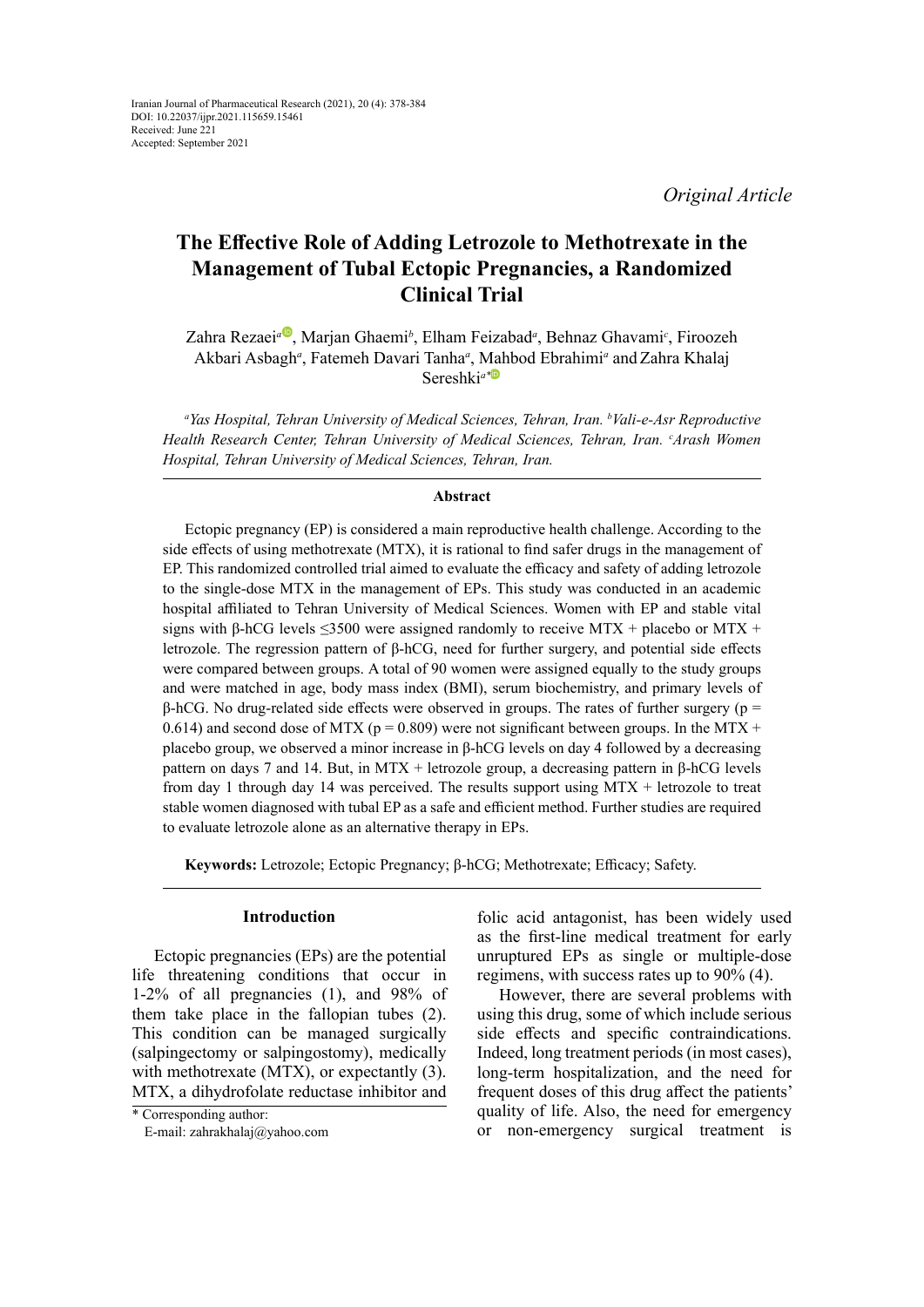another concern in the medical or expectant management of EP (3).

Letrozole is a reversible third-generation aromatase inhibitor administered in medical abortion lonely or in combination with other drugs such as misoprostol or MTX (5). This agent can reduce estradiol levels in early pregnancy up to 95-99% (6), and also it may disrupt the physiological functions of progesterone needed to maintain pregnancy (7).

The use of letrozole in the treatment of EP has not been widely studied (7), and it is hypothesized that the addition of letrozole may increase the success rate of medical treatment of EP. The purpose of this study was to verify letrozole + MTX as a treatment option among patients with tubal EP. Furthermore, this trial aimed to investigate the short-term efficacy and safety of this combination therapy and compare it with MTX administration alone.

### **Experimental**

### *Study setting*

This prospective and blinded randomized clinical trial was conducted in an academic referral hospital affiliated to Tehran University of Medical Sciences from August 2019 to October 2020.

# *Ethical considerations*

This study was approved by review boards of Tehran University of Medical Sciences by reference number: IR.TUMS. MEDICINE.REC.1399.070 and registered as a clinical trial by reference number IRCT20130808014301N2. The protocol of the study was designed according to the ethical principles of the Declaration of Helsinki. All participants agreed to participate in the study, and written informed consent was obtained from all participants.

# *Eligibility criteria*

Inclusion criteria were:

Tubular EP as an inappropriate increase in β-hCG levels less than or equal to 63% increase within 48 h

Age between 18 and 45 years A β-hCG levels ≤3500 Absence of fetal heart rate

The average diameter of the adnexal mass ≤3.5 cm

Stable hemodynamic condition Absence of significant abdominal pain No history of allergic reactions to MTX No history of allergic reactions to letrozole

and other aromatase inhibitors

Exclusion criteria were:

Dissatisfaction with MTX or letrozole administration

Methadone use

Significant free fluid in the pelvis

Any known liver disorder or abnormal liver enzyme levels (AST or ALT)

Any known renal disorder or impaired renal function tests (abnormal creatinine)

Heterotopic pregnancy

### *Randomization*

After confirming the eligibility criteria, participants were randomly assigned to MTX + placebo and MTX + letrozole groups in a 1:1 allocation by a computer‐generated simple randomization list. The allocation sequence was kept blinded to the recruiters and local staff. The stratification factors to be balanced across treatment groups were age and BMI. The patient, the prescribing nurse, the data collector, and the statistical analyst were unaware of the intervention.

# *Patient setting*

At the beginning of the study, preliminary serum biochemistry markers such as hematological, hepatic, and creatinine were obtained and repeated at the end of the treatment period. The serum β-hCG titration was checked with the same laboratory kit on days 1, 4, 7, and 14 of treatment.

After confirming tubal EP diagnosis. On the same day, a single dose of intramuscular MTX (50 mg/m<sup>2</sup> ) by Ebewe Pharma, Bulgaria was ordered in both groups. The MTX  $+$ placebo group took two placebo tablets every 12 hours for seven days from the day of MTX administration; while the MTX  $+$ letrozole group received two letrozole tablets (Abureyhan Co., Iran, 2.5 milligram letrozole tablets) every 12 hours for seven days from the day of MTX administration.

If the decrease in β-hCG level between days 4 and 7 was less than 15%, the second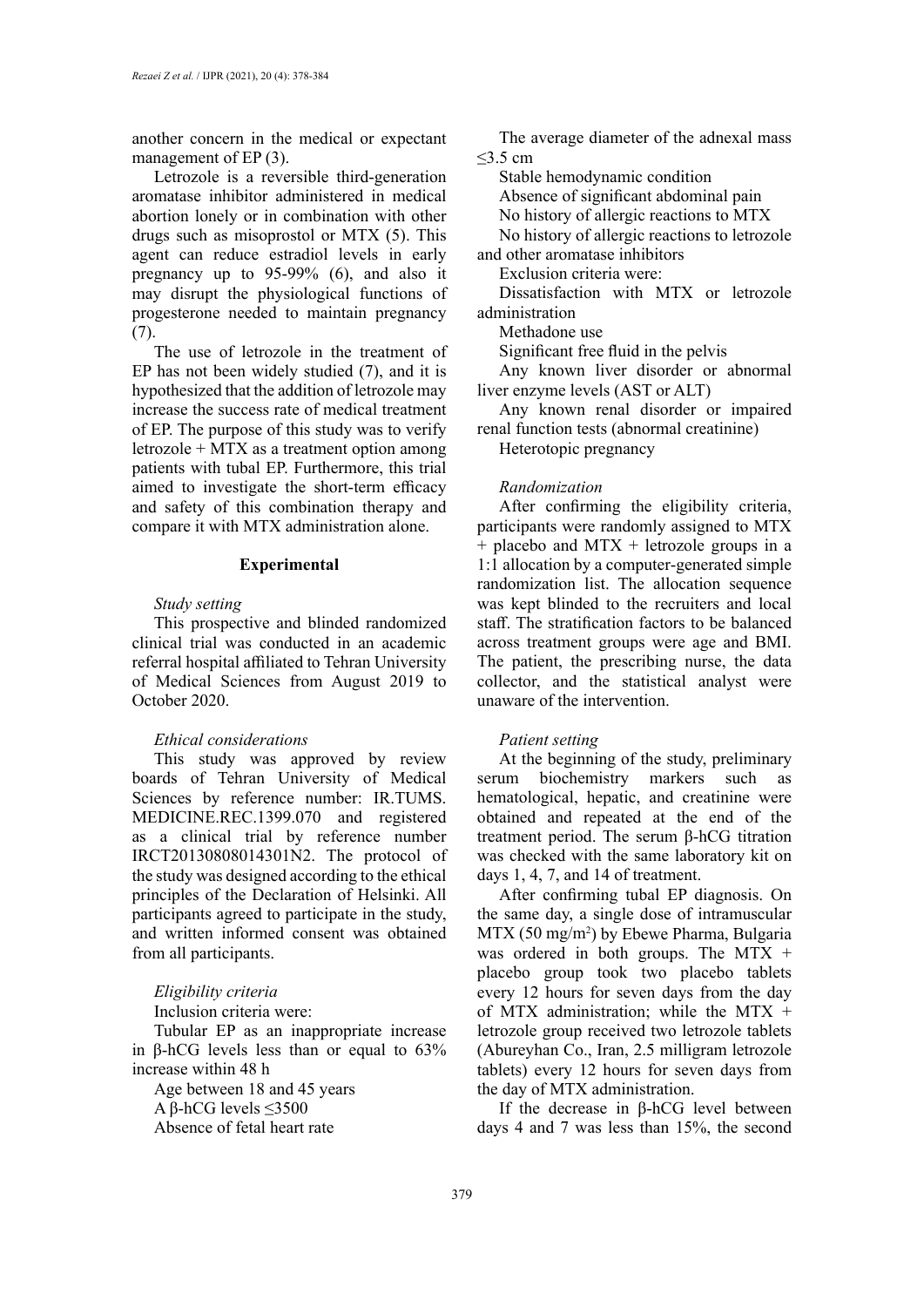dose of intramuscular MTX  $(50 \text{ mg/m}^2)$  was administered. After day 7, the β-hCG level was checked weekly. All patients were hospitalized at least in the first week of intervention. They were also advised to increase their fluid intake and avoid exposure to sunlight. They were informed of the common side effects of MTX and warned to avoid alcohol, non‐steroidal anti‐inflammatory drugs and aspirin.

Patients with severe pain were further evaluated with transvaginal ultrasonography. Patients with findings of hemoperitoneum by ultrasound or any hemodynamic changes which may accompany a tubal rupture underwent emergency surgery.

# *Criteria for discontinuation of trial treatment*

Severe adverse effects which may be related to the study medication, severe pain with findings of hemoperitoneum by transvaginal ultrasonography, hemodynamic changes, or unstable general condition that led to emergency management were the criteria for discontinuation of the trial.

### *Outcome measures*

During and at the end of the study, the need for urgent surgical intervention and instability of patients' hemodynamic as well as safety and efficacy of two regimens and their effect on the course of serum β-hCG titration were evaluated.

### *Statistical analysis*

The statistical analyses were done using Statistical Package for the Social Sciences (SPSS) version 24.0 (IBM, New York, USA). A *P*-value of less than 0.05 was determined as the level of statistical significance. We used Independent *T*-test and repeated measures to assess differences in means. A Chi-square and Fisher's Exact test were applied to evaluate differences in proportions.

## **Results**

A total of 124 individuals were screened, 90 of whom met the eligibility criteria and were randomized in two equal groups (45 cases in each arm). None of the women declined the trial intervention after randomization (Figure 1).



**Figure 1.** The CONSORT flowchart of the participant's recruitment.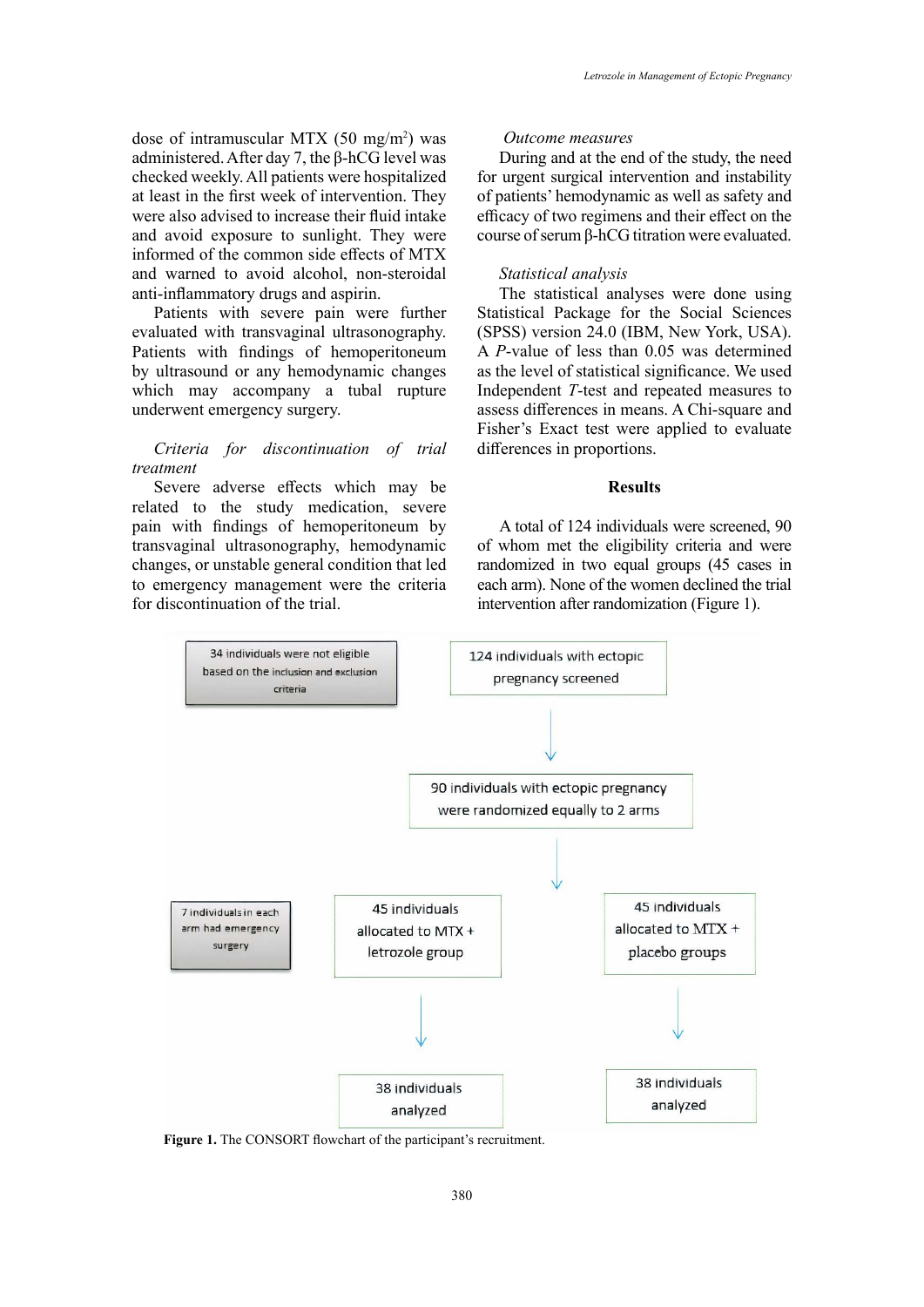| Variables                | $Mean \pm SD$         |                       |       |  |
|--------------------------|-----------------------|-----------------------|-------|--|
|                          | $MTX + letrozole$     | $MTX + placebo$       |       |  |
| Hemoglobin $(g/dL)$      | $12.43 \pm 1.11$      | $12.26 \pm 1.2$       | 0.480 |  |
| WBC (WBCs/mL)            | $7771.77 \pm 2020.59$ | $7390.66 \pm 1743.51$ | 0.341 |  |
| Platelets (platelets/mL) | $242.44 \pm 53.51$    | $257.08 \pm 49.11$    | 0.180 |  |
| AST (IU/L)               | $20.35 \pm 4.4$       | $23.08 \pm 8.58$      | 0.062 |  |
| ALT (IU/L)               | $15.77 \pm 6.82$      | $18.64 \pm 9.78$      | 0.111 |  |
| Creatinine $(mg/dL)$     | $1.19 \pm 2.56$       | $0.82 \pm 0.1$        | 0.338 |  |

**Table 1.** Baseline CBC and serum biochemistry characteristics in both groups **Table 1.** Baseline CBC and serum biochemistry characteristics in both groups

MTX: methotrexate; WBC: white blood cells; AST: Aspartate aminotransferase; ALT: alanine aminotransferase;

β–hCG: beta human chorionic gonadotropin; SD: standard deviation.

**Table 2.** CBC and serum biochemistry characteristics on seventh day of study in both groups **Table 2.** CBC and serum biochemistry characteristics on seventh day of study in both groups

| <b>Variables</b>         | $Mean \pm SD$         |                       | р     |  |
|--------------------------|-----------------------|-----------------------|-------|--|
|                          | $MTX + letrozole$     | $MTX + placebo$       |       |  |
| Hemoglobin $(g/dL)$      | $12.41 \pm 1.09$      | $12.20 \pm 1.12$      | 0.385 |  |
| WBC (WBCs/mL)            | $7662.88 \pm 2075.18$ | $7252.66 \pm 1699.37$ | 0.308 |  |
| Platelets (platelets/mL) | $243.93 \pm 52.12$    | $260.11 \pm 49.51$    | 0.135 |  |
| AST (IU/L)               | $18.11 \pm 4.91$      | $20.8 \pm 8.03$       | 0.059 |  |
| $ALT$ (IU/L)             | $17.35 \pm 5.87$      | $17.75 \pm 9.44$      | 0.810 |  |
| Creatinine $(mg/dL)$     | $0.84 \pm 0.11$       | $0.82 \pm 0.08$       | 0.270 |  |

MTX: methotrexate; WBC: white blood cells; AST: Aspartate aminotransferase; ALT: alanine aminotransferase; SD: standard deviation.

**Table 3.** The serum β–hCG level changes overall and between two groups. **Table 3.** The serum β–hCG level changes overall and between two groups.

| <b>Variables</b>  |                 | $Mean \pm SD$       |                    | 95% Confidence Interval |                  |
|-------------------|-----------------|---------------------|--------------------|-------------------------|------------------|
|                   |                 |                     | <b>Lower Bound</b> | <b>Upper Bound</b>      | $\boldsymbol{p}$ |
| Overall           | $\beta$ –hCG 1  | $696.31 \pm 73.29$  | 550.29             | 842.34                  | < 0.001          |
|                   | $\beta$ –hCG 4  | $682.75 \pm 84.30$  | 515.32             | 850.19                  |                  |
|                   | $\beta$ –hCG 7  | $561.81 \pm 81.78$  | 398.86             | 724.78                  |                  |
|                   | $\beta$ -hCG 14 | $262.97 \pm 50.23$  | 162.89             | 363.07                  |                  |
| $MTX + letrozole$ | $\beta$ –hCG 1  | $625.21 \pm 103.64$ | 418.70             | 831.73                  |                  |
|                   | $\beta$ –hCG 4  | $587.23 \pm 118.83$ | 350.45             | 824.02                  |                  |
|                   | $\beta$ –hCG 7  | $463.42 \pm 115.66$ | 232.97             | 693.88                  |                  |
|                   | $\beta$ -hCG 14 | $221.21 \pm 71.04$  | 79.66              | 362.76                  |                  |
| $MTX + placebo$   | $\beta$ -hCG 1  | $767.41 \pm 103.64$ | 560.90             | 973.93                  | 0.270            |
|                   | $\beta$ –hCG 4  | $778.27 \pm 118.83$ | 541.49             | 1015.06                 |                  |
|                   | $\beta$ –hCG 7  | $660.21 \pm 115.66$ | 429.75             | 890.67                  |                  |
|                   | $\beta$ -hCG 14 | $304.74 \pm 71.04$  | 163.19             | 446.30                  |                  |

SD: standard deviation.

The mean age of women in the MTX  $+$ letrozole and MTX + placebo groups were  $32.13 \pm 4.45$  and  $31.97 \pm 4.58$  years old, respectively, with no significant difference (*p*  $= 0.871$ ). Furthermore, the two groups were similar in age and baseline complete blood count (CBC), serum biochemistry, and β-hCG level (Table 1).

The CBC and serum biochemistry characteristics of patients on the seventh day of the study were not significantly different among groups, and the details are shown in Table 2. Twelve cases in  $MTX + letrozole$ group and 11 cases in  $MTX +$  placebo group

needed administration of the second dose of MTX with no difference  $(p = 0.809)$  between groups. Also, the surgery rate  $(p = 0.614)$  was not significantly different among groups (7 cases in each group).

As shown in Table 3, the β-hCG levels declined significantly  $(p \le 0.001$ , repeated measures test) in all participants from day one to 14th day of study. Furthermore, β-hCG levels between the two groups did not have any significant difference  $(p = 0.270)$ .

In the  $MTX +$  placebo group, we observed a minor increase in β-hCG levels from day 1 through day 4 followed by a decreasing pattern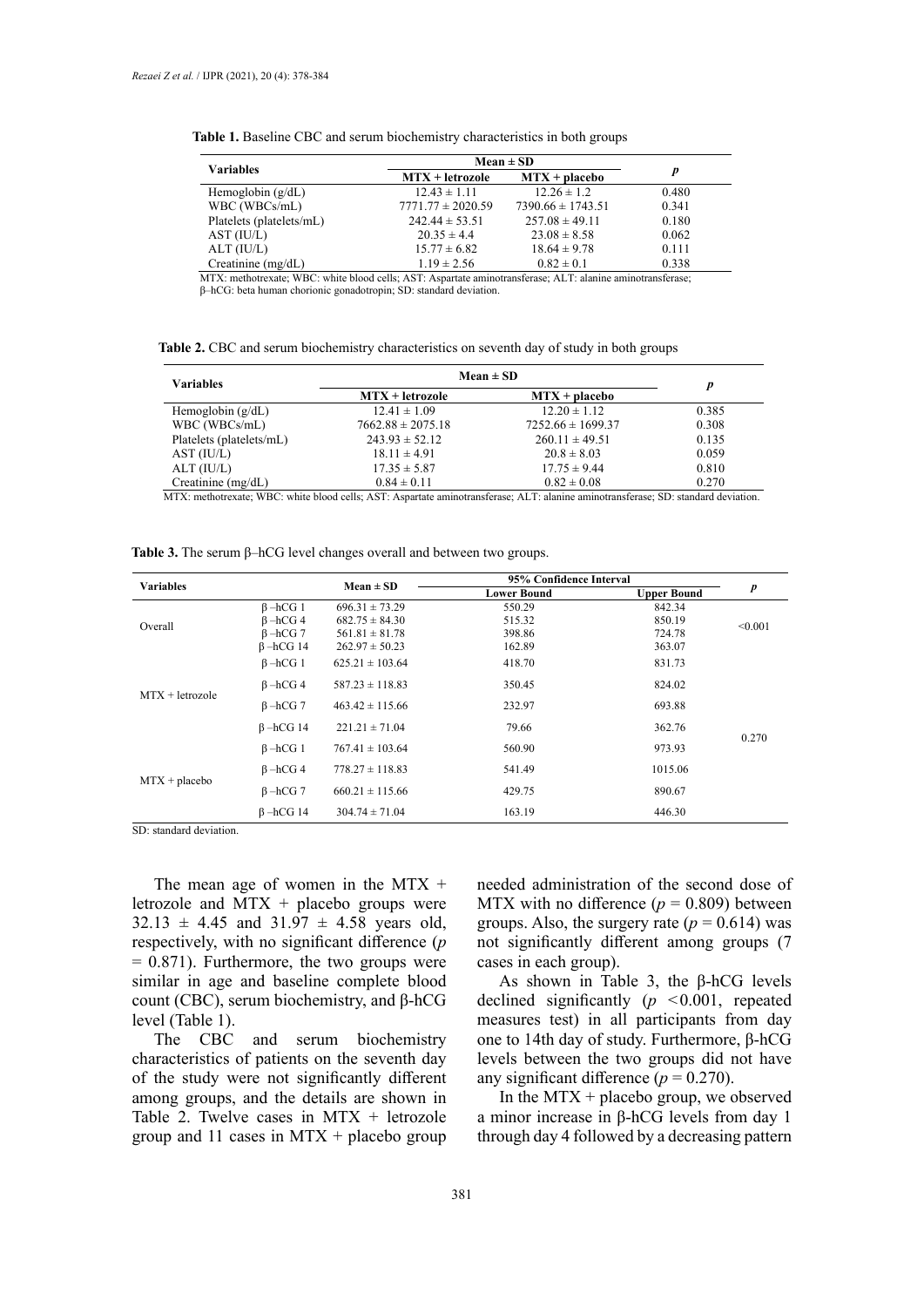

**Figure 2.** The pattern of β–hCG level changes from day one to the 14th day of study (38 participants in each group).

at days 7 and 14. But, in MTX  $+$  letrozole group, a decreasing pattern in β-hCG levels  $\frac{1}{2}$  from day 1 through day 14 was observed (Figure 2).

### **Discussion**

EP is considered a main reproductive health challenge that may serve as a life-threatening emergency in obstetrics and remains a significant cause of maternal morbidity and mortality, especially in less developed countries (11). MTX is used as a routine for the medical treatment of EPs. According to the known side effects of using this drug which is a chemotherapy agent, management of this condition with minimal complications and high safety seems reasonable. This study showed the success of MTX + letrozole in the treatment of EP with no significant side effects. In the MTX  $+$  placebo group, there was a minor increase in β-hCG levels on day 4. This may be due to continued β-hCG production by syncytiotrophoblasts despite cessation of production by cytotrophoblasts

days 7 and 14. But, in MTX + letrozole that is a common phenomenon (12). This rise did not occur in  $MTX$  + letrozole group that might be due to the letrozole effect.

> The usefulness of letrozole for the termination of pregnancy has been demonstrated in several animal and human studies (16). Letrozole as an aromatase inhibitor binds to P450 cytochrome reversibly and prevents estrogen production by aromatase (13). P450 cytochrome converts androgens to estrogen, which is necessary for the continuation of pregnancy (14). Tracy *et al.* demonstrated the beneficial effects of taking letrozole for three days before misoprostol administration and reported a complete abortion rate of 95% (15). Also, a systematic review of seven studies using letrozole in abortion showed that adding letrozole to routine abortion treatments was associated with a high success rate (16).

> The studies on the effect of letrozole in the management of EP are scarce (7). Currently there is one trial that is registered in clinical trial.gov that is not recruited yet. Mitwally et al. published their study at the American Society for Reproductive Medicine (ASRM)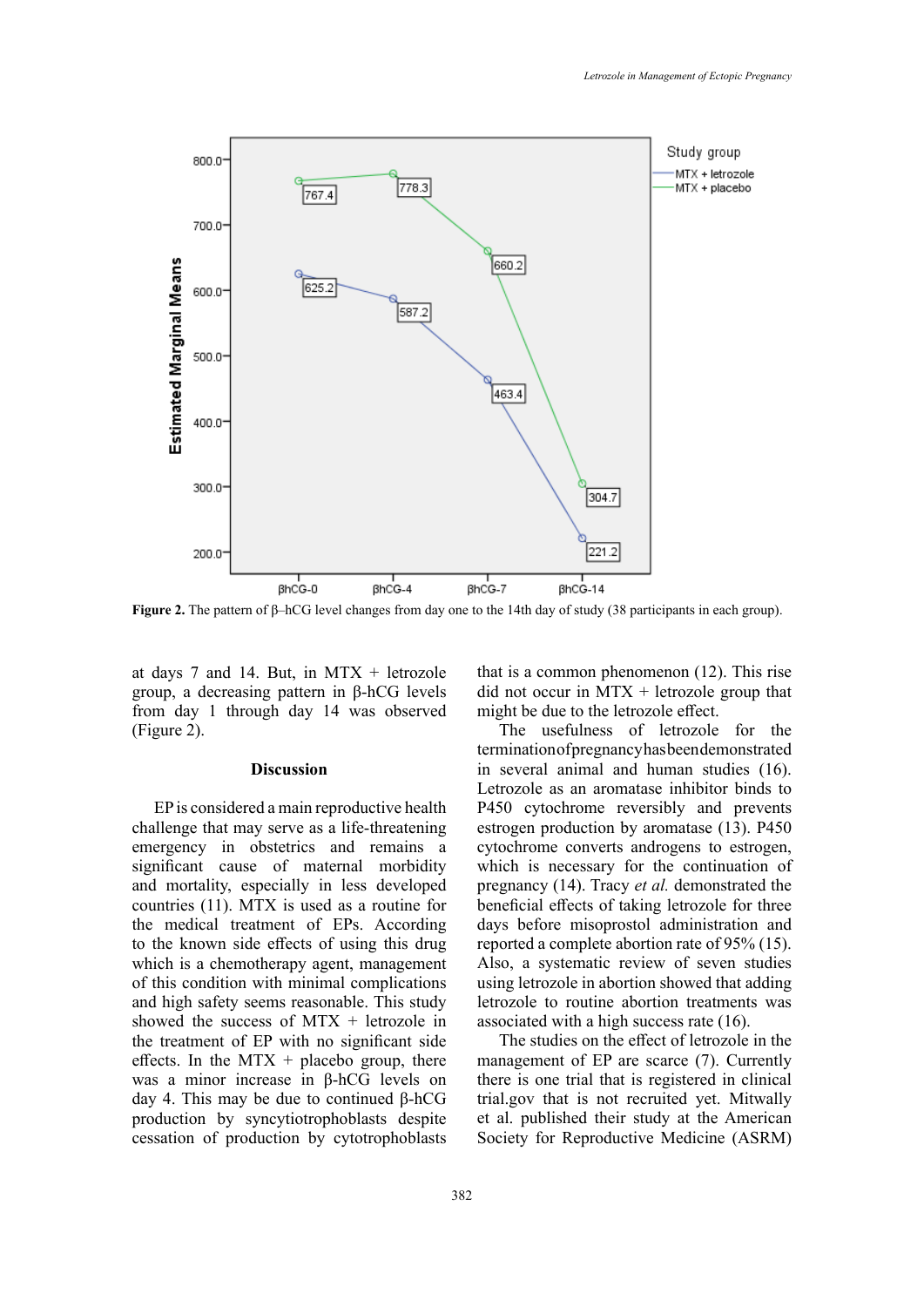Congress in 2019 and compared letrozole and MTX in treating EPs and showed equal efficacy in both groups. MTX treatment arm was associated with significantly higher levels of liver enzymes and lower platelet counts (7).

In the mentioned study, β-hCG levels decreased more rapidly in the letrozole group than in the MTX group and were lower in the letrozole group three months after treatment; however, this difference was not statistically significant (7). This is in line with our study after 2 weeks follow up that the β-hCG levels decrease much better in MTX + letrozole group in comparison with  $MTX + placebo$ group. The differences of this study with our work were the larger sample size in our study. Also, we administered MTX in both groups and added letrozole to one study arm. In Mitwally study, some patients underwent emergency surgery due to their unstable vital signs and emergency status, but in ours, none of the patients needed emergency surgery. This difference can be explained by the fact that we did not exclude any patients from routine management (MTX), and perhaps that is why the patients needed no emergency actions.

Letrozole is a safe drug and is preferred over the MTX, which is used as a chemotherapeutic agent. It could be a reasonable option for the medical treatment of EP. The strength of our study was using a randomization method to decrease confounding factors and acceptable sample size. The limitation of our study was a short follow-up duration. Further studies with longer follow-up periods and larger sample sizes are required to evaluate letrozole alone as an alternative therapy in EP.

# **Conclusion**

The results of our study support using  $MTX + letrozole$  for the treatment of clinically stable women diagnosed with tubal EP as a safe and more efficient alternative than MTX + placebo.

# **Acknowledgments**

This manuscript was originated from a thesis by Z.K.S for fulfillment of infertility fellowship at Tehran University of Medical Sciences, Tehran, Iran. We would like to thank

the women for participating in this study and all the personnel in the infertility clinic of Yas hospital.

# **Author contributions**

Z.R.: Design of the work

M.G: Drafting the manuscript

E.F.: Data analysis

F.A.S: Manuscript editing, Interpretation of data

F.D.T: Manuscript editing, Interpretation of data

M.E: Interpretation of data

Z.K.S**:** Data gathering, Design of the work

## **References**

- (1) Sivalingam VN, Duncan WC, Kirk E, Shephard LA and Horne AW. Diagnosis and management of ectopic pregnancy. *J. Fam. Plann. Reprod. Health Care* (2011) 37: 231-40.
- (2) Lee R, Dupuis C, Chen B, Smith A and Kim YH. Diagnosing ectopic pregnancy in the emergency setting. *Ultrasonography* (2018) 37: 78-87.
- (3) Mello NM, Mol F, Ankum WM, Mol BW, Veen F and Hajenius PJ. Ectopic pregnancy: how the diagnostic and therapeutic management has changed. *Fertil Steril* (2012) 98: 1066-73.
- (4) Practice Committee of American Society for Reproductive, M., Medical treatment of ectopic pregnancy: a committee opinion. *Fertil Steril* (2013) 100: 638-44.
- (5) Zhuo Y, Cainuo S, Chen Y and Sun B. The efficacy of letrozole supplementation for medical abortion: a meta-analysis of randomized controlled trials. *J. Matern-Fetal Neonatal Med.* (2021) 34: 1501-7.
- (6) Palomba S. Aromatase inhibitors for ovulation induction. *J. Clin. Endocrinol. Metab.* (2015) 100: 1742-7.
- (7) Mitwally M.F, Hozayen WG, Hassanin K, Abdalla KA and Abdalla NK. Aromatase inhibitor letrozole: a novel treatment for ectopic pregnancy*. Fertil Steril* (2020) 114: 361-6.
- (8) Auger N, Ayoub A and Wei SQ. Letrozole: future alternative to methotrexate for treatment of ectopic pregnancy? *Fertil Steril* (2020) 114: 273-4.
- (9) Aoyama T, Paik YH, Watanabe S, Laleu B, Gaggini F, Fioraso-Cartier L, Molango S, Heitz F, Merlot C, Szyndralewiez C, Page P and Brenner DA. Nicotinamide adenine dinucleotide phosphate oxidase in experimental liver fibrosis: GKT137831 as a novel potential therapeutic agent. *Hepatology*